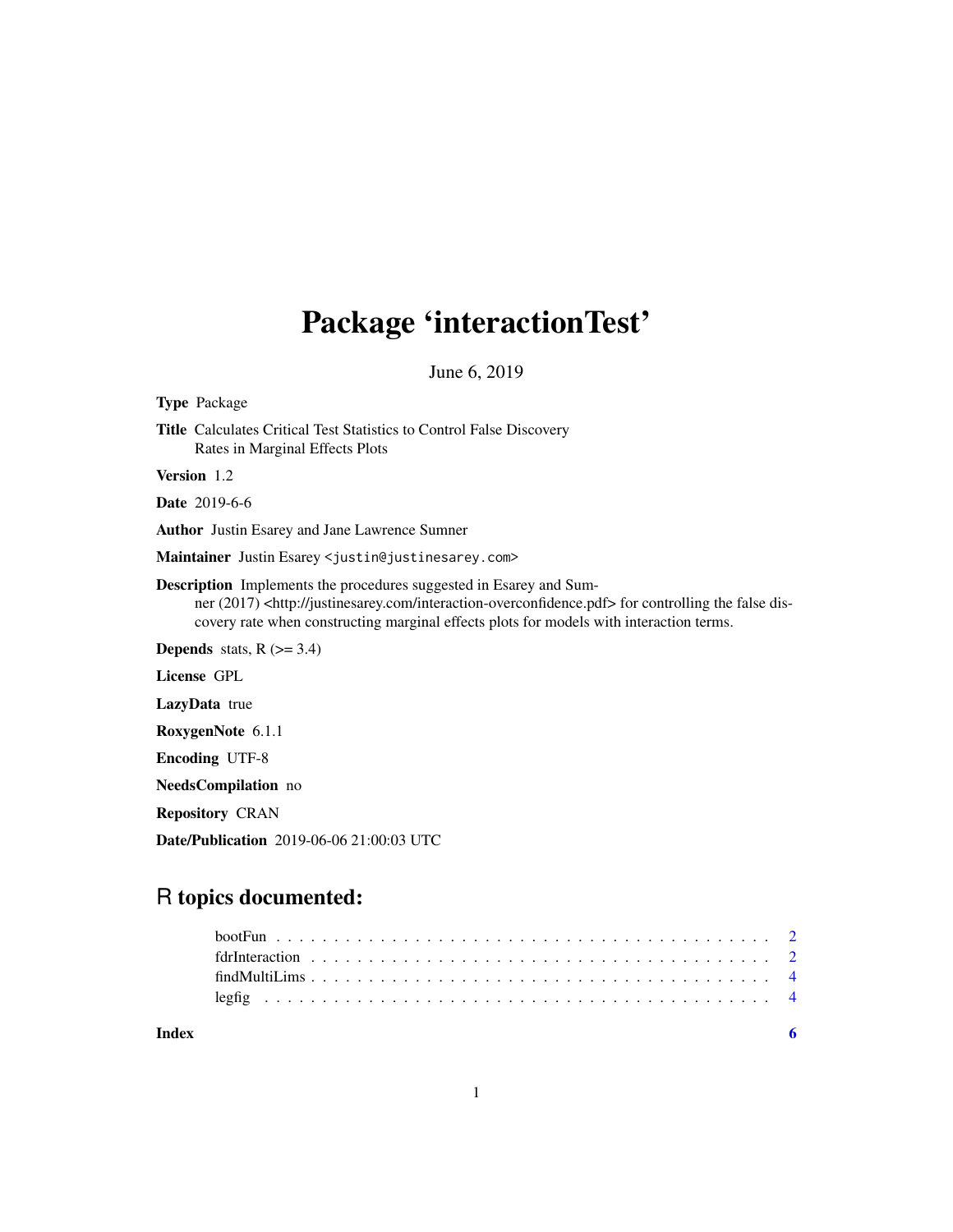<span id="page-1-0"></span>

# Description

This function is defunct.

# Usage

bootFun(...)

# Arguments

... Any argument to the function (ignored).

# References

Esarey, Justin, and Jane Lawrence Sumner. 2018. "Corrigendum to 'Marginal Effects in Interaction Models: Determining and Controlling the False Positive Rate.'"

fdrInteraction *Critical t-statistic*

# Description

This function calculates the critical t-statistic to limit the false discovery rate (Benjamini and Hochberg 1995) for a marginal effects plot to a specified level.

# Usage

```
fdrInteraction(me.vec, me.sd.vec, df, type = "BH", level = 0.95)
```
# Arguments

| me.vec    | A vector of marginal effects.                                                                                                                   |
|-----------|-------------------------------------------------------------------------------------------------------------------------------------------------|
| me.sd.vec | A vector of standard deviations for the marginal effects.                                                                                       |
| df        | Degrees of freedom.                                                                                                                             |
| type      | Should the BH (Benjamini and Hochberg 1999) or BY (Benjamini and Yekutieli<br>2000) correction be used? Options are "BH" (the default) or "BY". |
| level     | The level of confidence. Defaults to 0.95.                                                                                                      |

# Value

The critical t-statistic for the interaction.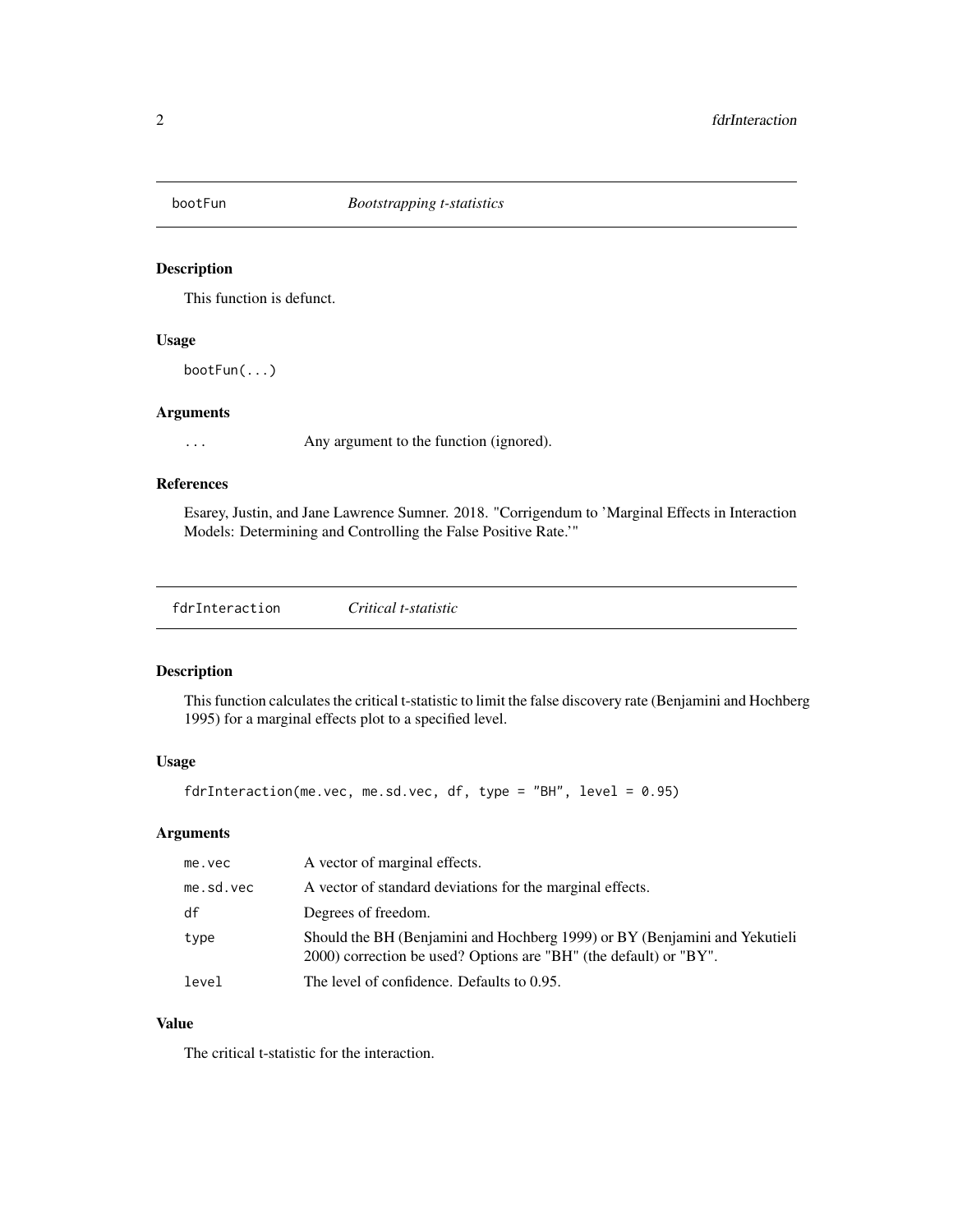# fdrInteraction 3

#### Author(s)

Justin Esarey and Jane Lawrence Sumner

#### References

Benjamini, Yoav, and Yosef Hochberg. 1995. "Controlling the False Discovery Rate: A Practical and Powerful Approach to Multiple Testing." *Journal of the Royal Statistical Society, Series B* 57(1): 289-300.

Benjamini, Yoav, and Daniel Yekutieli. 2001. "The Control of the False Discovery Rate in Multiple Testing Under Dependency." *The Annals of Statistics* 29(4): 1165-1188.

Clark, William R., and Matt Golder. 2006. "Rehabilitating Duverger's Theory." *Comparative Political Studies* 39(6): 679-708.

Esarey, Justin, and Jane Lawrence Sumner. 2017. "Marginal Effects in Interaction Models: Determining and Controlling the False Positive Rate." *Comparative Political Studies* 51(9): 1144-1176.

Esarey, Justin, and Jane Lawrence Sumner. 2018. "Corrigendum to 'Marginal Effects in Interaction Models: Determining and Controlling the False Positive Rate.'"

# Examples

```
## Not run:
data(legfig) \# Clark and Golder 2006 replication data
# limit to established democracies from the 1990s
dat<-subset(legfig, subset=(nineties==1 & old==1))
lin.mod \leq - lm(enep1 \sim eneg + logmag + logmag_eneg + uppertier_eneg + uppertier +
proximity1 + proximity1_enpres + enpres, data=dat)
# save betas
beta.mod <- coefficients(lin.mod)
# save vcv
vcv.mod <- vcov(lin.mod)
# calculate MEs
mag <- seq(from=0.01, to=5, by=0.01)
me.vec <- beta.mod[2] + beta.mod[4]*mag
me.se \le sqrt( vcv.mod[2,2] + (mag^2)*vcv.mod[4,4] + 2*(mag)*(vcv.mod[2,4]) )
ci.hi <- me.vec + 1.697 * me.seci.lo \le me.vec - 1.697 \star me.se
plot(me.vec \sim mag, type="l", ylim = c(-4, 6))
lines(ci.hi ~ mag, lty=2)
lines(ci.lo \sim mag, lty=2)
fdrInteraction(me.vec, me.se, df=lin.mod$df, level=0.90) # 4.233986
ci.hi <- me.vec + 4.233986 * me.se
ci.lo <- me.vec - 4.233986 * me.se
```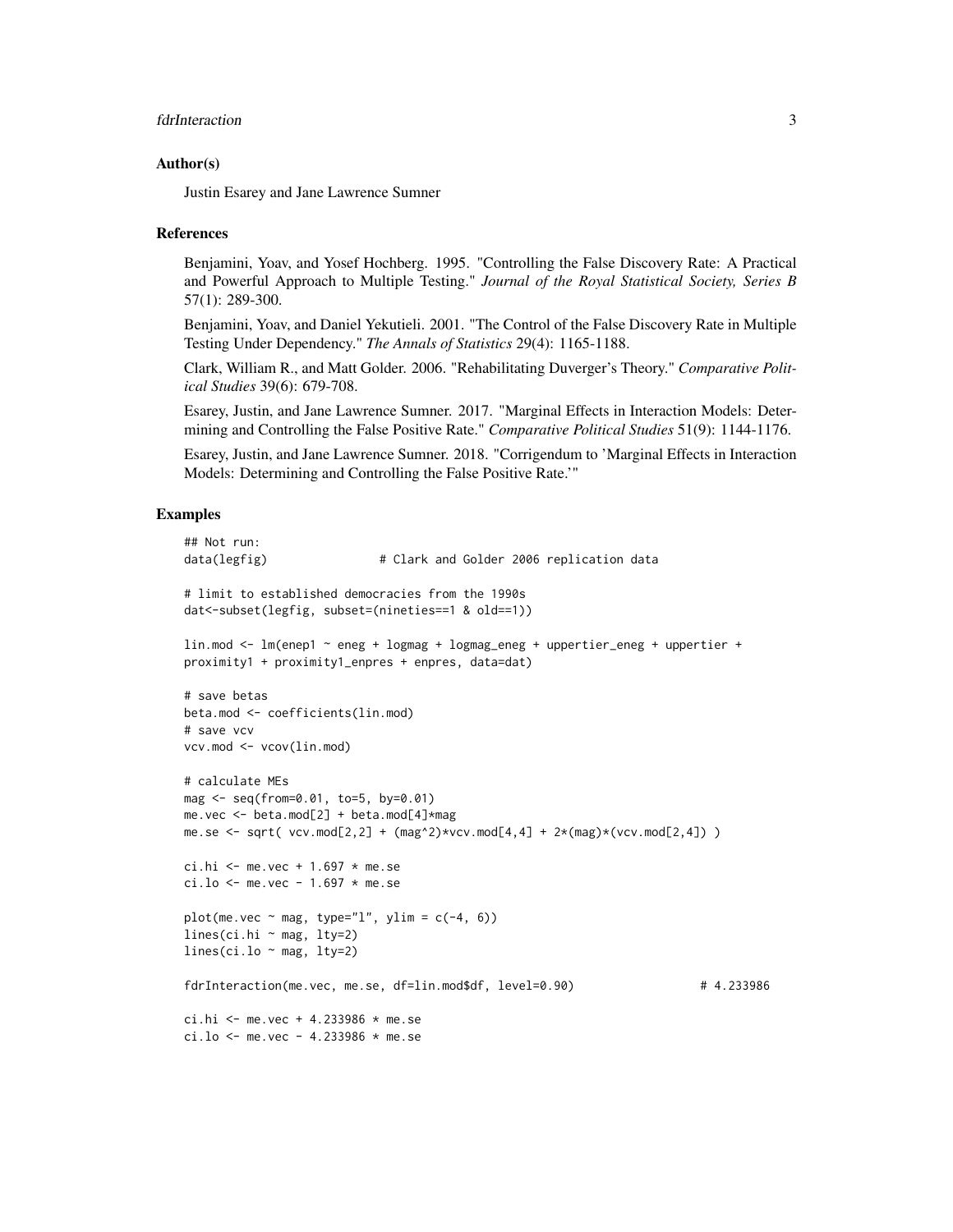```
lines(ci.hi ~ mag, lty=2, lwd=2)
lines(ci.lo \sim mag, lty=2, lwd=2)
abline(h=0, lty=1, col="gray")
legend("topleft", lwd=c(1,2), lty=c(1,2), legend=c("90% CI", "90% FDR CI"))
## End(Not run)
```
findMultiLims *Determine Critical t-Statistic For Marginal Effects Plot*

#### Description

This function is defunct.

#### Usage

findMultiLims(...)

# Arguments

... Any argument to the function (ignored).

#### References

Esarey, Justin, and Jane Lawrence Sumner. 2018. "Corrigendum to 'Marginal Effects in Interaction Models: Determining and Controlling the False Positive Rate.'"

legfig *Replication data for Clark and Golder (2006)*

# Description

District magnitude and ethnic heterogeneity data from a pooled sample of established democracies in the 1990s. Data originally from Clark and Golder (2006).

#### Format

A data frame with 754 rows and 33 variables:

country country name

countrynumber country number

year year of observation

enep1 electoral parties

eneg ethnic heterogeneity

<span id="page-3-0"></span>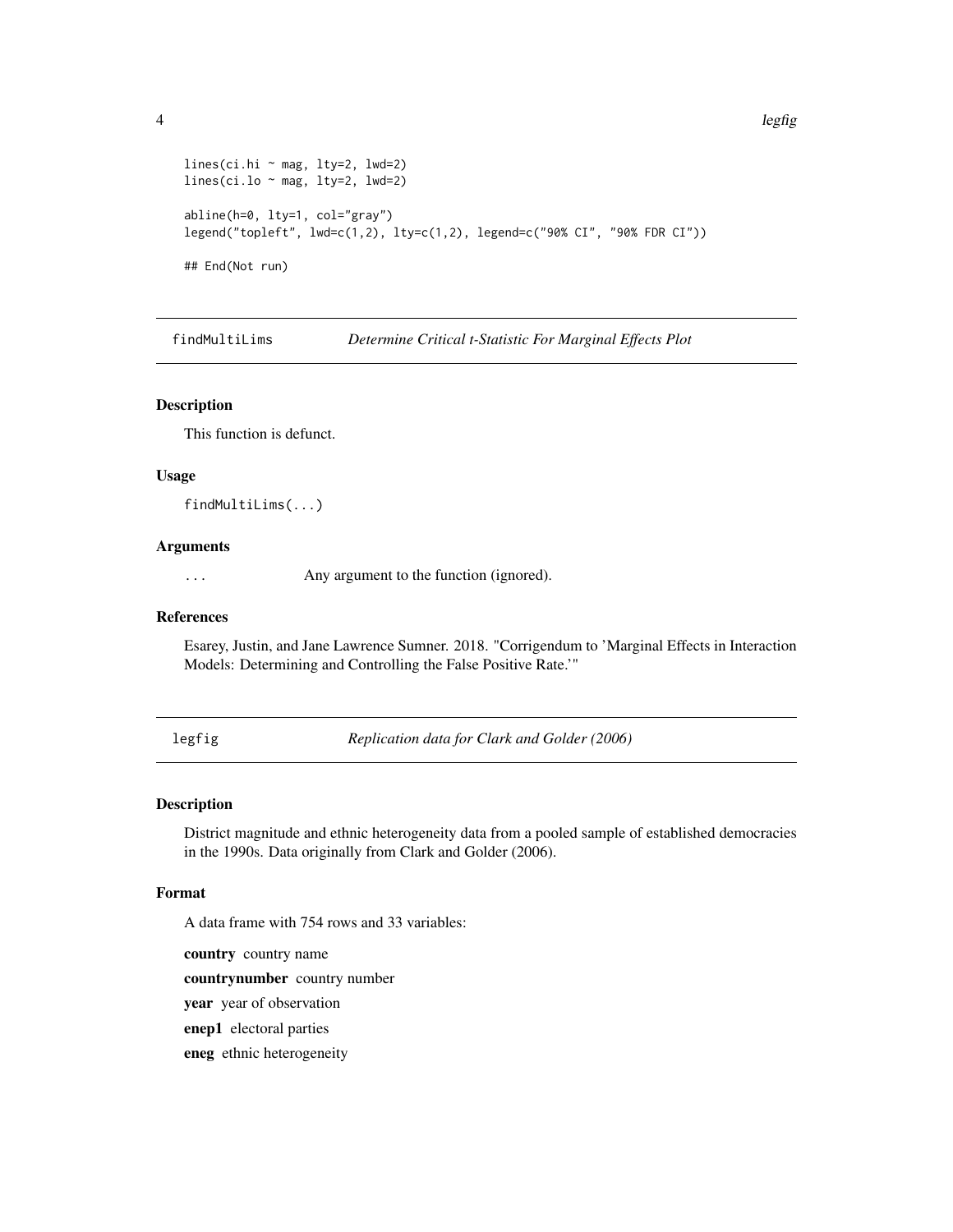#### legfig 5

logmag district magnitude legelec legislative election preselec presidential election regime regime as of 31 Dec of given year (0=democracy, 1=dictatorship) regime\_leg regime type at time of leg. election (0=democracy, 1=dictatorship) eighties election in 1980s closest to 1985 nineties election in 1990s closest to 1995 old elections in countries that did not transition to democracy in 1990s avemag average district magnitude districts number of electoral districts enep effective number of ethnic groups fearon enep\_others n/a enpp parliamentary parties - uncorrected enpp\_others n/a enpp1 parliamentary parties - corrected enpres effective number of presidential candidates medmag median district magnitude newdem first election of new democracy proximity1 proximity - continuous proximity2 proximity - dichotomous seats assembly size upperseats number of upper tier seats uppertier percentage of uppertier seats uppertier\_eneg uppertier\*eneg logmag\_eneg logmag\*eneg proximity1\_enpres proximity1\*enpres twoelections n/a twoelections1 n/a ...

### Source

Clark, William R., and Matt Golder. 2006. "Rehabilitating Duverger's Theory." *Comparative Political Studies* 39(6): 679-708.